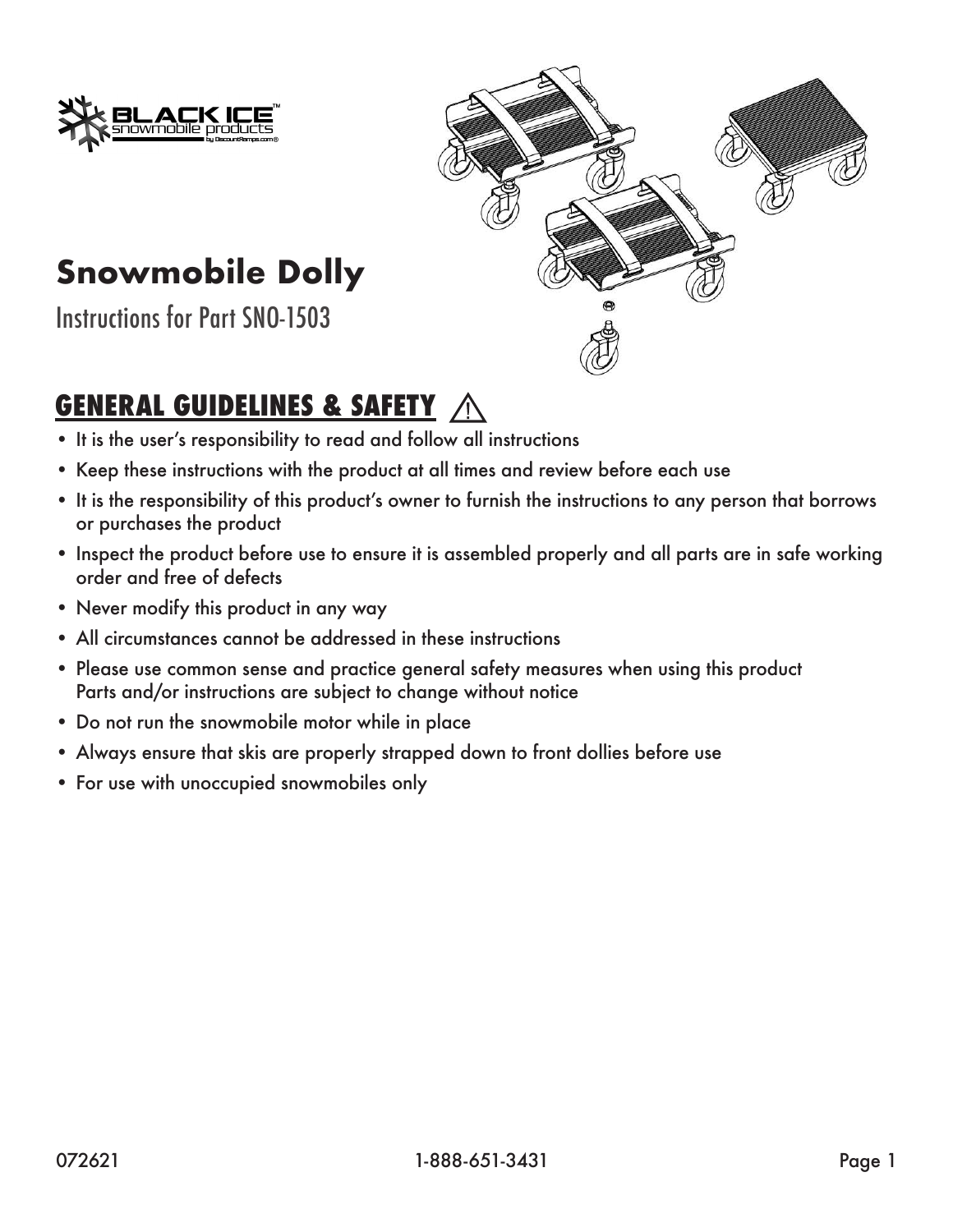## **PARTS**

| Part | <b>Description</b>                                      | Quantity |
|------|---------------------------------------------------------|----------|
|      | <b>Track Dollies (Larger black plates with grooves)</b> |          |
|      | <b>Small Square Dolly (Smaller black plate)</b>         |          |
|      | <b>Wheel Casters</b>                                    |          |
|      | M10 nuts                                                |          |
|      | Large black hook-and-loop straps                        | 4        |

A 14mm wrench (not included) is required for assembly.

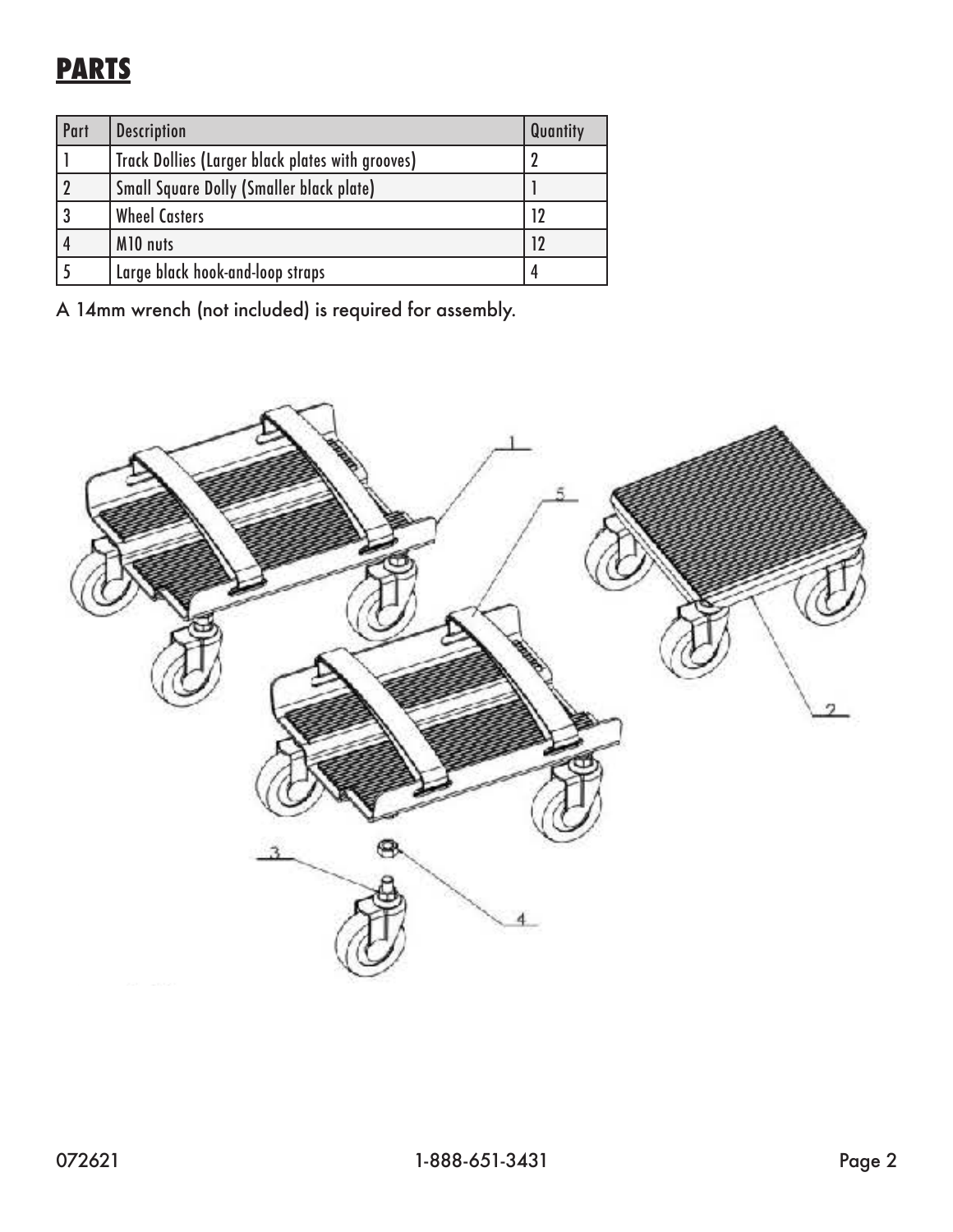### **INSTRUCTIONS**

**Step 1.** Secure casters (Image notation #3) to the ski dollies (Image notation #1 and #2) Tighten the M10 nuts firmly (Image notation #4). Upon securing all of the wheel casters to each of the dolly platforms, be sure to go over each nut again to ensure it is firmly tightened to avoid any loosening / caster failure.



**Step 2.** Pass the hook-and-loop straps (Image notation #5) through the side plate holes in the ski dollies (Image notation #1) – pass them through the silver end of each strap, and then wrap them across the other side of the dolly.